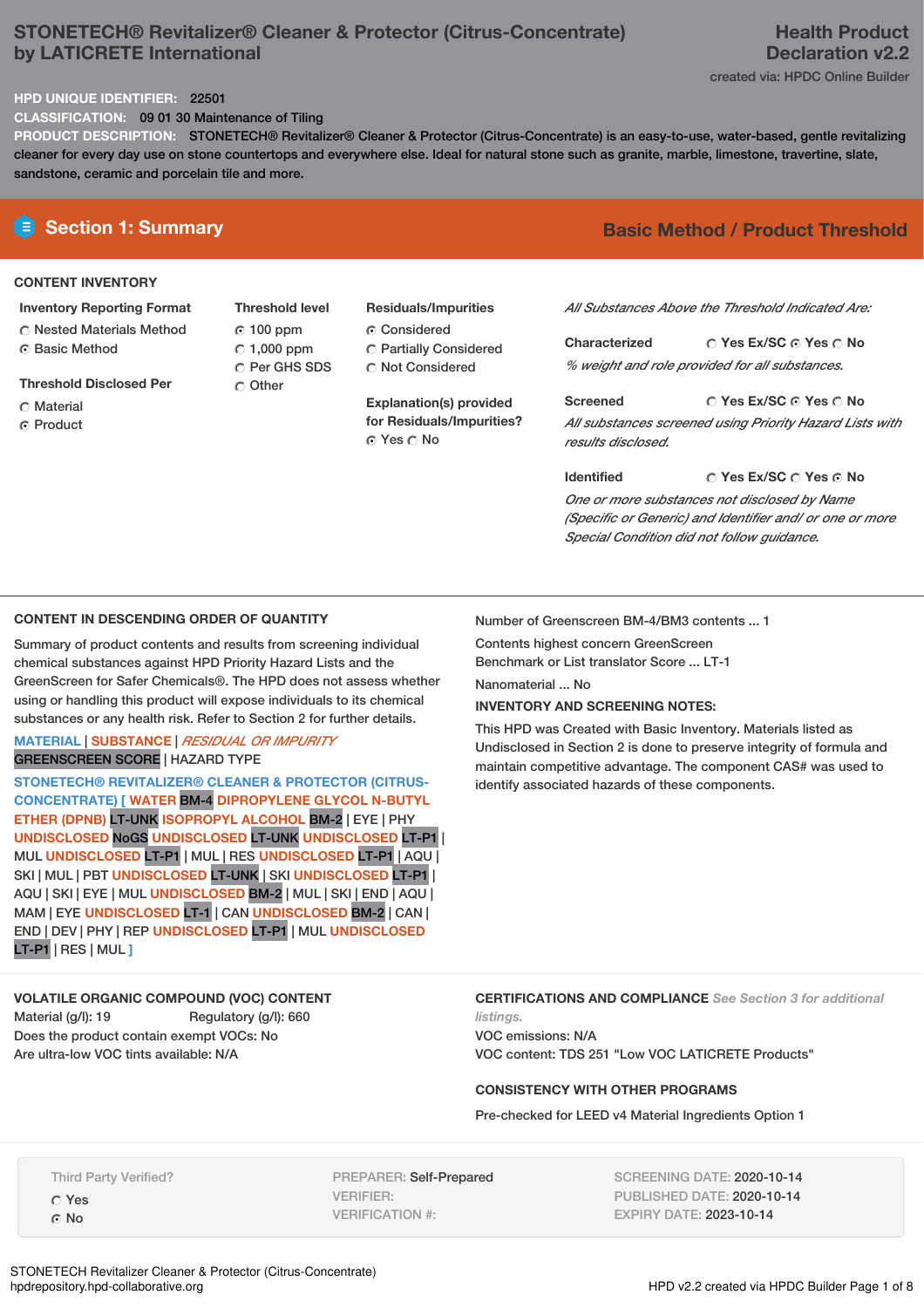This section lists contents in a product based on specific threshold(s) and reports detailed health information including hazards. This HPD uses the *inventory method indicated above, which is one of three possible methods:*

- *Basic Inventory method with Product-level threshold.*
- *Nested Material Inventory method with Product-level threshold*
- *Nested Material Inventory method with individual Material-level thresholds*

Definitions and requirements for the three inventory methods and requirements for each data field can be found in the HPD Open Standard version *2.2, available on the HPDC website at: [www.hpd-collaborative.org/hpd-2-2-standard](https://www.hpd-collaborative.org/hpd-2-2-standard)*

|                                         | <b>STONETECH® REVITALIZER® CLEANER &amp; PROTECTOR (CITRUS-CONCENTRATE)</b>                                                        |                 |                                      |                                                |
|-----------------------------------------|------------------------------------------------------------------------------------------------------------------------------------|-----------------|--------------------------------------|------------------------------------------------|
| PRODUCT THRESHOLD: 100 ppm              |                                                                                                                                    |                 |                                      | RESIDUALS AND IMPURITIES CONSIDERED: Yes       |
| potentially greater than 100 ppm.       | RESIDUALS AND IMPURITIES NOTES: Residuals and impurities are measured by quantitative methods and are only displayed when they are |                 |                                      |                                                |
|                                         | OTHER PRODUCT NOTES: See SDS at www.laticrete.com for occupational exposure information.                                           |                 |                                      |                                                |
| <b>WATER</b>                            |                                                                                                                                    |                 |                                      | ID: 7732-18-5                                  |
|                                         | HAZARD SCREENING METHOD: Pharos Chemical and Materials Library HAZARD SCREENING DATE: 2020-10-14                                   |                 |                                      |                                                |
| $\%$ : 90.0000 - 97.0000                | <b>GS: BM-4</b>                                                                                                                    | RC: None        | NANO: No                             | <b>SUBSTANCE ROLE: Diluent</b>                 |
| <b>HAZARD TYPE</b>                      | <b>AGENCY AND LIST TITLES</b>                                                                                                      | <b>WARNINGS</b> |                                      |                                                |
| None found                              |                                                                                                                                    |                 |                                      | No warnings found on HPD Priority Hazard Lists |
|                                         | SUBSTANCE NOTES: The amount of this component may vary based on the plant of manufacture.                                          |                 |                                      |                                                |
|                                         |                                                                                                                                    |                 |                                      |                                                |
| DIPROPYLENE GLYCOL N-BUTYL ETHER (DPNB) |                                                                                                                                    |                 |                                      | ID: 29911-28-2                                 |
|                                         | HAZARD SCREENING METHOD: Pharos Chemical and Materials Library HAZARD SCREENING DATE: 2020-10-14                                   |                 |                                      |                                                |
| %: $1,0000 - 2,0000$                    | <b>GS: LT-UNK</b>                                                                                                                  | RC: None        | NANO: No                             | <b>SUBSTANCE ROLE: Solvent</b>                 |
| <b>HAZARD TYPE</b>                      | <b>AGENCY AND LIST TITLES</b>                                                                                                      | <b>WARNINGS</b> |                                      |                                                |
| None found                              |                                                                                                                                    |                 |                                      | No warnings found on HPD Priority Hazard Lists |
|                                         | SUBSTANCE NOTES: The amount of this component may vary based on the plant of manufacture.                                          |                 |                                      |                                                |
|                                         |                                                                                                                                    |                 |                                      |                                                |
| <b>ISOPROPYL ALCOHOL</b>                |                                                                                                                                    |                 |                                      | ID: 67-63-0                                    |
|                                         | HAZARD SCREENING METHOD: Pharos Chemical and Materials Library HAZARD SCREENING DATE: 2020-10-14                                   |                 |                                      |                                                |
| %: $1.0000 - 2.0000$                    | <b>GS: BM-2</b>                                                                                                                    | RC: None        | NANO: No                             | <b>SUBSTANCE ROLE: Solvent</b>                 |
| <b>HAZARD TYPE</b>                      | <b>AGENCY AND LIST TITLES</b>                                                                                                      | <b>WARNINGS</b> |                                      |                                                |
| <b>EYE IRRITATION</b>                   | EU - GHS (H-Statements)                                                                                                            |                 | H319 - Causes serious eye irritation |                                                |
| PHYSICAL HAZARD (REACTIVE)              | EU - GHS (H-Statements)                                                                                                            |                 |                                      | H225 - Highly flammable liquid and vapour      |
|                                         | SUBSTANCE NOTES: The amount of this component may vary based on the plant of manufacture.                                          |                 |                                      |                                                |
|                                         |                                                                                                                                    |                 |                                      |                                                |

**UNDISCLOSED**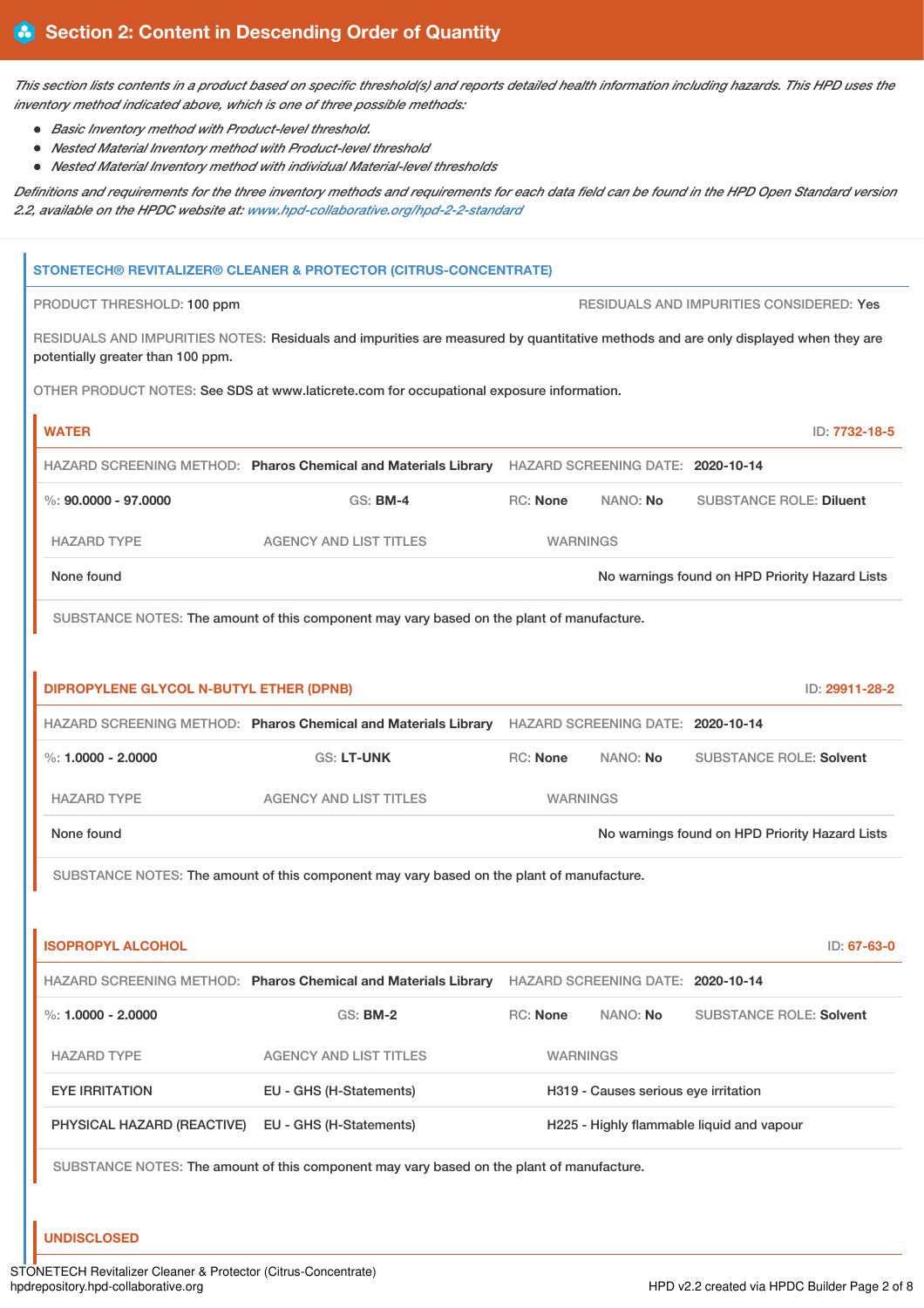|                        | HAZARD SCREENING METHOD: Pharos Chemical and Materials Library                                                                                                                                                                                                     |                 | HAZARD SCREENING DATE: 2020-10-14   |                                                |
|------------------------|--------------------------------------------------------------------------------------------------------------------------------------------------------------------------------------------------------------------------------------------------------------------|-----------------|-------------------------------------|------------------------------------------------|
| $\%$ : 0.5000 - 1.0000 | <b>GS: NoGS</b>                                                                                                                                                                                                                                                    | <b>RC: None</b> | NANO: No                            | <b>SUBSTANCE ROLE: Coating</b>                 |
| <b>HAZARD TYPE</b>     | <b>AGENCY AND LIST TITLES</b>                                                                                                                                                                                                                                      | <b>WARNINGS</b> |                                     |                                                |
| None found             |                                                                                                                                                                                                                                                                    |                 |                                     | No warnings found on HPD Priority Hazard Lists |
| <b>UNDISCLOSED</b>     | SUBSTANCE NOTES: The amount of this component may vary based on the plant of manufacture. This product is shown as undisclosed to<br>preserve integrity of formula and maintain competitive advantage. The component CAS# was used to identify associated hazards. |                 |                                     |                                                |
|                        | HAZARD SCREENING METHOD: Pharos Chemical and Materials Library                                                                                                                                                                                                     |                 | HAZARD SCREENING DATE: 2020-10-14   |                                                |
| $\%$ : 0.1000 - 0.5000 | <b>GS: LT-UNK</b>                                                                                                                                                                                                                                                  | RC: None        | NANO: No                            | <b>SUBSTANCE ROLE: Detergent</b>               |
| <b>HAZARD TYPE</b>     | <b>AGENCY AND LIST TITLES</b>                                                                                                                                                                                                                                      | <b>WARNINGS</b> |                                     |                                                |
| None found             |                                                                                                                                                                                                                                                                    |                 |                                     | No warnings found on HPD Priority Hazard Lists |
|                        | SUBSTANCE NOTES: The amount of this component may vary based on the plant of manufacture. This product is shown as undisclosed to<br>preserve integrity of formula and maintain competitive advantage. The component CAS# was used to identify associated hazards. |                 |                                     |                                                |
| <b>UNDISCLOSED</b>     |                                                                                                                                                                                                                                                                    |                 |                                     |                                                |
|                        | HAZARD SCREENING METHOD: Pharos Chemical and Materials Library HAZARD SCREENING DATE: 2020-10-14                                                                                                                                                                   |                 |                                     |                                                |
| $\%$ : 0.0500 - 0.1000 | <b>GS: LT-P1</b>                                                                                                                                                                                                                                                   | <b>RC: None</b> | NANO: No                            | SUBSTANCE ROLE: Odor agent                     |
| <b>HAZARD TYPE</b>     | <b>AGENCY AND LIST TITLES</b>                                                                                                                                                                                                                                      | <b>WARNINGS</b> |                                     |                                                |
| <b>MULTIPLE</b>        | German FEA - Substances Hazardous to<br>Waters                                                                                                                                                                                                                     |                 | Class 2 - Hazard to Waters          |                                                |
|                        | SUBSTANCE NOTES: The amount of this component may vary based on the plant of manufacture. This product is shown as undisclosed to<br>preserve integrity of formula and maintain competitive advantage. The component CAS# was used to identify associated hazards. |                 |                                     |                                                |
| <b>UNDISCLOSED</b>     | HAZARD SCREENING METHOD: Pharos Chemical and Materials Library                                                                                                                                                                                                     |                 | HAZARD SCREENING DATE: 2020-10-14   |                                                |
| $\%$ : 0.0500 - 0.1000 | <b>GS: LT-P1</b>                                                                                                                                                                                                                                                   | RC: None        | NANO: No                            | SUBSTANCE ROLE: Detergent                      |
| <b>HAZARD TYPE</b>     | <b>AGENCY AND LIST TITLES</b>                                                                                                                                                                                                                                      | <b>WARNINGS</b> |                                     |                                                |
| <b>MULTIPLE</b>        | German FEA - Substances Hazardous to<br>Waters                                                                                                                                                                                                                     |                 | Class 2 - Hazard to Waters          |                                                |
| <b>RESPIRATORY</b>     | <b>AOEC - Asthmagens</b>                                                                                                                                                                                                                                           |                 | Asthmagen (Rs) - sensitizer-induced |                                                |
|                        | SUBSTANCE NOTES: The amount of this component may vary based on the plant of manufacture. This product is shown as undisclosed to<br>preserve integrity of formula and maintain competitive advantage. The component CAS# was used to identify associated hazards. |                 |                                     |                                                |
| <b>UNDISCLOSED</b>     |                                                                                                                                                                                                                                                                    |                 |                                     |                                                |
|                        | HAZARD SCREENING METHOD: Pharos Chemical and Materials Library                                                                                                                                                                                                     |                 | HAZARD SCREENING DATE: 2020-10-14   |                                                |
| %: $0.0100 - 0.0500$   | GS: LT-P1                                                                                                                                                                                                                                                          | RC: None        | NANO: No                            | SUBSTANCE ROLE: Degreaser                      |

STONETECH Revitalizer Cleaner & Protector (Citrus-Concentrate) hpdrepository.hpd-collaborative.org HPD v2.2 created via HPDC Builder Page 3 of 8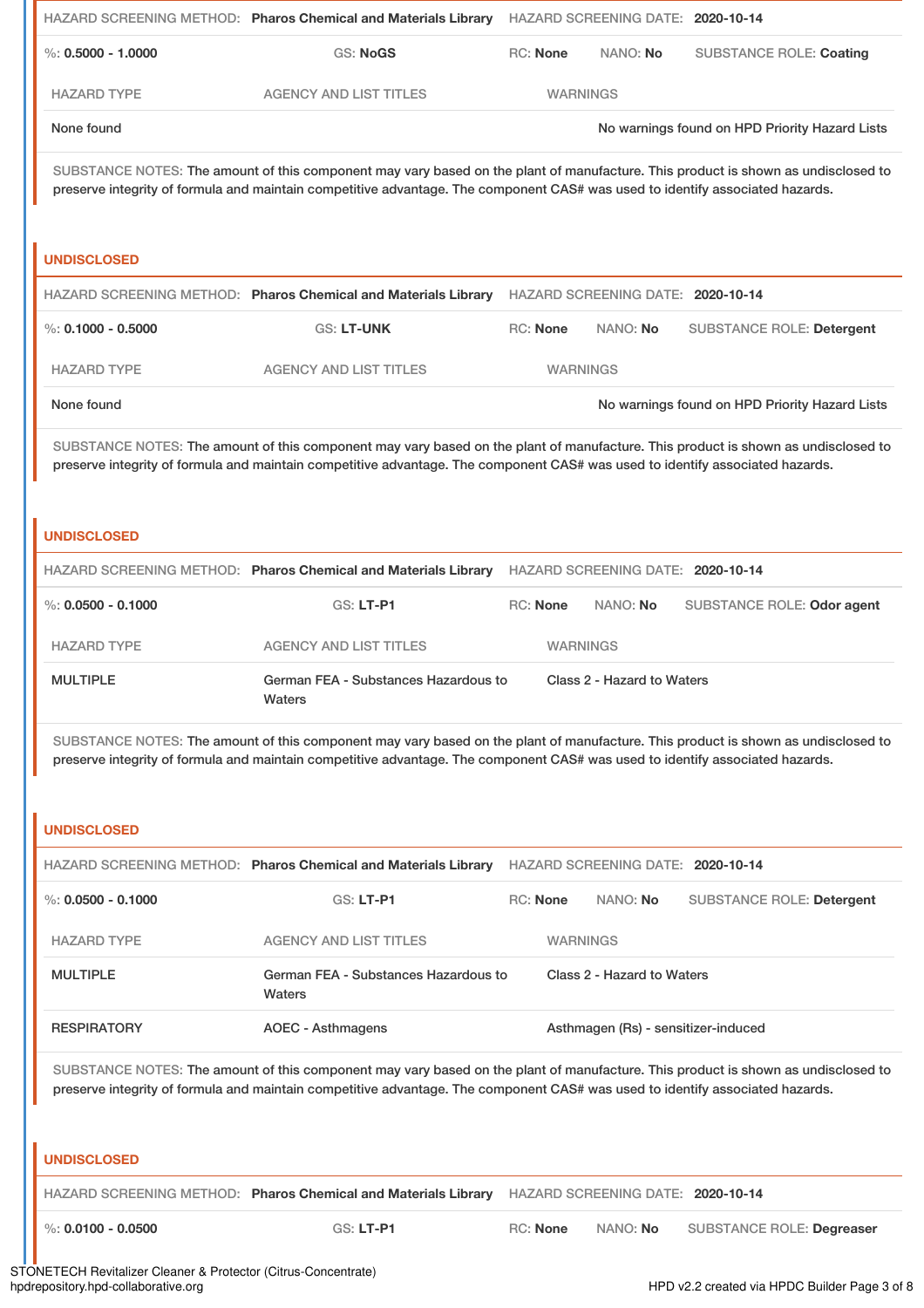| <b>HAZARD TYPE</b>     | <b>AGENCY AND LIST TITLES</b>                       | <b>WARNINGS</b>                                             |
|------------------------|-----------------------------------------------------|-------------------------------------------------------------|
| <b>ACUTE AQUATIC</b>   | EU - GHS (H-Statements)                             | H400 - Very toxic to aquatic life                           |
| <b>CHRON AQUATIC</b>   | EU - GHS (H-Statements)                             | H410 - Very toxic to aquatic life with long lasting effects |
| <b>SKIN IRRITATION</b> | EU - GHS (H-Statements)                             | H315 - Causes skin irritation                               |
| <b>SKIN SENSITIZE</b>  | EU - GHS (H-Statements)                             | H317 - May cause an allergic skin reaction                  |
| <b>MULTIPLE</b>        | German FEA - Substances Hazardous to<br>Waters      | Class 3 - Severe Hazard to Waters                           |
| <b>SKIN SENSITIZE</b>  | <b>MAK</b>                                          | Sensitizing Substance Sh - Danger of skin sensitization     |
| <b>PBT</b>             | OSPAR - Priority PBTs & EDs & equivalent<br>concern | PBT - Substance of Possible Concern                         |

SUBSTANCE NOTES: The amount of this component may vary based on the plant of manufacture. This product is shown as undisclosed to preserve integrity of formula and maintain competitive advantage. The component CAS# was used to identify associated hazards.

#### **UNDISCLOSED**

|                        | HAZARD SCREENING METHOD: Pharos Chemical and Materials Library |          |                               | HAZARD SCREENING DATE: 2020-10-14          |
|------------------------|----------------------------------------------------------------|----------|-------------------------------|--------------------------------------------|
| %: 0.0100 - 0.0200     | <b>GS: LT-UNK</b>                                              | RC: None | NANO: No                      | SUBSTANCE ROLE: Odor agent                 |
| <b>HAZARD TYPE</b>     | AGENCY AND LIST TITLES                                         |          | <b>WARNINGS</b>               |                                            |
| <b>SKIN IRRITATION</b> | EU - GHS (H-Statements)                                        |          | H315 - Causes skin irritation |                                            |
| <b>SKIN SENSITIZE</b>  | EU - GHS (H-Statements)                                        |          |                               | H317 - May cause an allergic skin reaction |

SUBSTANCE NOTES: The amount of this component may vary based on the plant of manufacture. This product is shown as undisclosed to preserve integrity of formula and maintain competitive advantage. The component CAS# was used to identify associated hazards.

#### **UNDISCLOSED**

|                        | HAZARD SCREENING METHOD: Pharos Chemical and Materials Library | HAZARD SCREENING DATE: 2020-10-14 |                 |                                   |                                                         |
|------------------------|----------------------------------------------------------------|-----------------------------------|-----------------|-----------------------------------|---------------------------------------------------------|
| %: $0.0050 - 0.0200$   | <b>GS: LT-P1</b>                                               |                                   | RC: None        | NANO: No                          | <b>SUBSTANCE ROLE: Biocide</b>                          |
| <b>HAZARD TYPE</b>     | <b>AGENCY AND LIST TITLES</b>                                  |                                   | <b>WARNINGS</b> |                                   |                                                         |
| <b>ACUTE AQUATIC</b>   | EU - GHS (H-Statements)                                        |                                   |                 | H400 - Very toxic to aquatic life |                                                         |
| <b>SKIN IRRITATION</b> | EU - GHS (H-Statements)                                        |                                   |                 | H315 - Causes skin irritation     |                                                         |
| <b>SKIN SENSITIZE</b>  | EU - GHS (H-Statements)                                        |                                   |                 |                                   | H317 - May cause an allergic skin reaction              |
| <b>EYE IRRITATION</b>  | EU - GHS (H-Statements)                                        |                                   |                 | H318 - Causes serious eye damage  |                                                         |
| <b>MULTIPLE</b>        | German FEA - Substances Hazardous to<br>Waters                 |                                   |                 | Class 2 - Hazard to Waters        |                                                         |
| <b>SKIN SENSITIZE</b>  | <b>MAK</b>                                                     |                                   |                 |                                   | Sensitizing Substance Sh - Danger of skin sensitization |

SUBSTANCE NOTES: The amount of this component may vary based on the plant of manufacture. This product is shown as undisclosed to preserve integrity of formula and maintain competitive advantage. The component CAS# was used to identify associated hazards.

#### **UNDISCLOSED**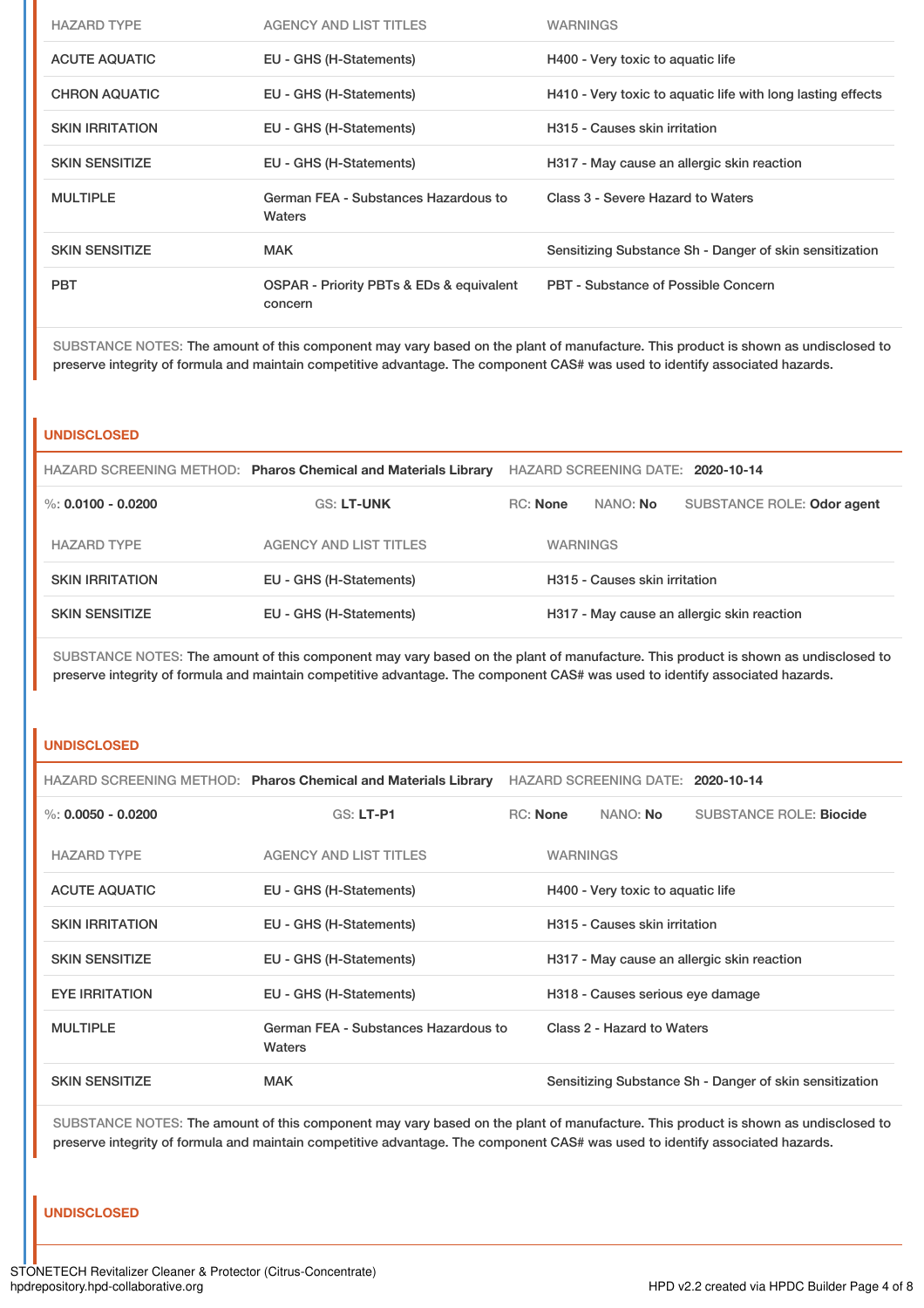|                        |                                                |                 | HAZARD SCREENING METHOD: Pharos Chemical and Materials Library HAZARD SCREENING DATE: 2020-10-14 |                                      |                                                         |
|------------------------|------------------------------------------------|-----------------|--------------------------------------------------------------------------------------------------|--------------------------------------|---------------------------------------------------------|
| %: $0.0050 - 0.0200$   | <b>GS: BM-2</b>                                | <b>RC:</b> None |                                                                                                  | NANO: No                             | <b>SUBSTANCE ROLE: Biocide</b>                          |
| <b>HAZARD TYPE</b>     | <b>AGENCY AND LIST TITLES</b>                  |                 | <b>WARNINGS</b>                                                                                  |                                      |                                                         |
| <b>MULTIPLE</b>        | German FEA - Substances Hazardous to<br>Waters |                 |                                                                                                  | Class 3 - Severe Hazard to Waters    |                                                         |
| <b>SKIN SENSITIZE</b>  | <b>MAK</b>                                     |                 |                                                                                                  |                                      | Sensitizing Substance Sh - Danger of skin sensitization |
| <b>ENDOCRINE</b>       | <b>TEDX - Potential Endocrine Disruptors</b>   |                 |                                                                                                  | <b>Potential Endocrine Disruptor</b> |                                                         |
| <b>ACUTE AQUATIC</b>   | EU - GHS (H-Statements)                        |                 | H400 - Very toxic to aquatic life                                                                |                                      |                                                         |
| <b>CHRON AQUATIC</b>   | EU - GHS (H-Statements)                        |                 | H410 - Very toxic to aquatic life with long lasting effects                                      |                                      |                                                         |
| <b>MAMMALIAN</b>       | EU - GHS (H-Statements)                        |                 | H301 - Toxic if swallowed                                                                        |                                      |                                                         |
| <b>MAMMALIAN</b>       | EU - GHS (H-Statements)                        |                 | H311 - Toxic in contact with skin                                                                |                                      |                                                         |
| <b>SKIN IRRITATION</b> | EU - GHS (H-Statements)                        |                 |                                                                                                  |                                      | H314 - Causes severe skin burns and eye damage          |
| <b>SKIN SENSITIZE</b>  | EU - GHS (H-Statements)                        |                 |                                                                                                  |                                      | H317 - May cause an allergic skin reaction              |
| <b>EYE IRRITATION</b>  | EU - GHS (H-Statements)                        |                 |                                                                                                  | H318 - Causes serious eye damage     |                                                         |
| <b>MAMMALIAN</b>       | EU - GHS (H-Statements)                        |                 |                                                                                                  | H330 - Fatal if inhaled              |                                                         |

SUBSTANCE NOTES: The amount of this component may vary based on the plant of manufacture. This product is shown as undisclosed to preserve integrity of formula and maintain competitive advantage. The component CAS# was used to identify associated hazards.

### **UNDISCLOSED**

|                      | HAZARD SCREENING METHOD: Pharos Chemical and Materials Library |                 | HAZARD SCREENING DATE: 2020-10-14 |                                            |
|----------------------|----------------------------------------------------------------|-----------------|-----------------------------------|--------------------------------------------|
| %: $0.0050 - 0.0200$ | $GS: LT-1$                                                     | RC: None        | NANO: No                          | <b>SUBSTANCE ROLE: Solvent</b>             |
| <b>HAZARD TYPE</b>   | AGENCY AND LIST TITLES                                         | <b>WARNINGS</b> |                                   |                                            |
| <b>CANCER</b>        | <b>IARC</b>                                                    |                 |                                   | Group 2b - Possibly carcinogenic to humans |
| <b>CANCER</b>        | CA EPA - Prop 65                                               | Carcinogen      |                                   |                                            |

SUBSTANCE NOTES: The amount of this component may vary based on the plant of manufacture. This product is shown as undisclosed to preserve integrity of formula and maintain competitive advantage. The component CAS# was used to identify associated hazards.

### **UNDISCLOSED**

|                        | HAZARD SCREENING METHOD: Pharos Chemical and Materials Library HAZARD SCREENING DATE: 2020-10-14 |          |          |                         |
|------------------------|--------------------------------------------------------------------------------------------------|----------|----------|-------------------------|
| $\%$ : 0.0020 - 0.0100 | <b>GS: BM-2</b>                                                                                  | RC: None | NANO: No | SUBSTANCE ROLE: Solvent |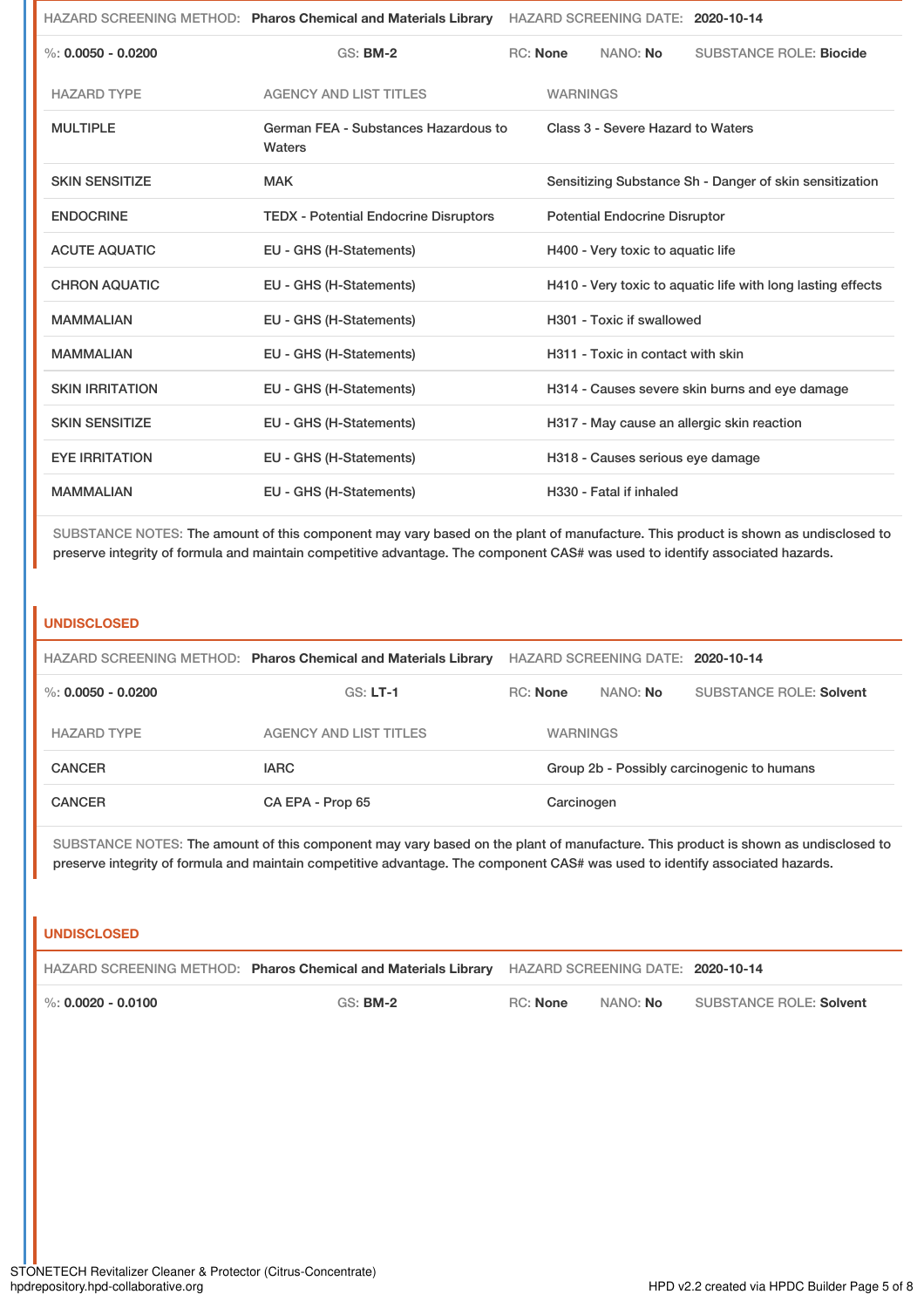| <b>HAZARD TYPE</b>         | <b>AGENCY AND LIST TITLES</b>                | <b>WARNINGS</b>                                                                         |
|----------------------------|----------------------------------------------|-----------------------------------------------------------------------------------------|
| <b>CANCER</b>              | <b>IARC</b>                                  | Group 1 - Agent is Carcinogenic to humans                                               |
| <b>CANCER</b>              | CA EPA - Prop 65                             | Carcinogen - specific to chemical form or exposure<br>route                             |
| <b>ENDOCRINE</b>           | <b>TEDX</b> - Potential Endocrine Disruptors | <b>Potential Endocrine Disruptor</b>                                                    |
| <b>CANCER</b>              | <b>MAK</b>                                   | Carcinogen Group 5 - Genotoxic carcinogen with very<br>slight risk under MAK/BAT levels |
| <b>DEVELOPMENTAL</b>       | CA EPA - Prop 65                             | Developmental - specific to chemical form or exposure<br>route                          |
| PHYSICAL HAZARD (REACTIVE) | EU - GHS (H-Statements)                      | H225 - Highly flammable liquid and vapour                                               |
| <b>CANCER</b>              | GHS - Japan                                  | Carcinogenicity - Category 1A [H350]                                                    |
| <b>REPRODUCTIVE</b>        | GHS - Japan                                  | Toxic to reproduction - Category 1A [H360]                                              |

SUBSTANCE NOTES: The amount of this component may vary based on the plant of manufacture. This product is shown as undisclosed to preserve integrity of formula and maintain competitive advantage. The component CAS# was used to identify associated hazards.

### **UNDISCLOSED**

|                    | HAZARD SCREENING METHOD: Pharos Chemical and Materials Library |                 | HAZARD SCREENING DATE: 2020-10-14 |                                |
|--------------------|----------------------------------------------------------------|-----------------|-----------------------------------|--------------------------------|
| %: 0.0010 - 0.0100 | $GS: LT-PI$                                                    | <b>RC:</b> None | NANO: <b>No</b>                   | <b>SUBSTANCE ROLE: Solvent</b> |
| <b>HAZARD TYPE</b> | AGENCY AND LIST TITLES                                         |                 | <b>WARNINGS</b>                   |                                |
| <b>MULTIPLE</b>    | German FEA - Substances Hazardous to<br>Waters                 |                 | Class 3 - Severe Hazard to Waters |                                |

SUBSTANCE NOTES: The amount of this component may vary based on the plant of manufacture. This product is shown as undisclosed to preserve integrity of formula and maintain competitive advantage. The component CAS# was used to identify associated hazards.

#### **UNDISCLOSED**

|                      | HAZARD SCREENING METHOD: Pharos Chemical and Materials Library |                 |                 | HAZARD SCREENING DATE: 2020-10-14   |                                |
|----------------------|----------------------------------------------------------------|-----------------|-----------------|-------------------------------------|--------------------------------|
| %: $0.0010 - 0.0100$ | $GS: LT-P1$                                                    | <b>RC:</b> None |                 | NANO: No                            | <b>SUBSTANCE ROLE: Solvent</b> |
| <b>HAZARD TYPE</b>   | <b>AGENCY AND LIST TITLES</b>                                  |                 | <b>WARNINGS</b> |                                     |                                |
| <b>RESPIRATORY</b>   | AOEC - Asthmagens                                              |                 |                 | Asthmagen (Rs) - sensitizer-induced |                                |
| <b>MULTIPLE</b>      | German FEA - Substances Hazardous to<br>Waters                 |                 |                 | Class 2 - Hazard to Waters          |                                |

SUBSTANCE NOTES: The amount of this component may vary based on the plant of manufacture. This product is shown as undisclosed to preserve integrity of formula and maintain competitive advantage. The component CAS# was used to identify associated hazards.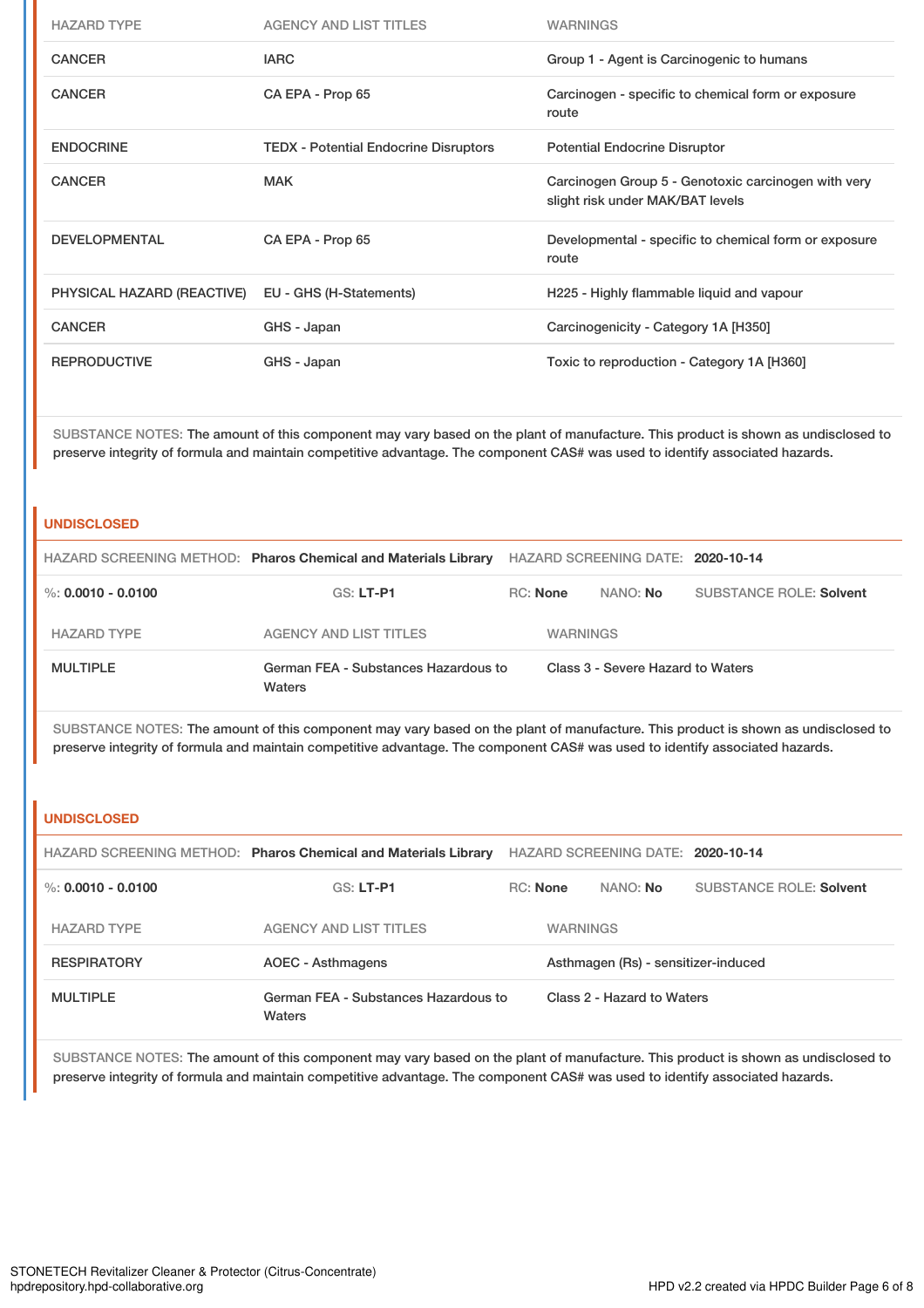This section lists applicable certification and standards compliance information for VOC emissions and VOC content. Other types of health or *environmental performance testing or certifications completed for the product may be provided.*

| <b>VOC EMISSIONS</b>                                                                                            | N/A                                                                                                                              |
|-----------------------------------------------------------------------------------------------------------------|----------------------------------------------------------------------------------------------------------------------------------|
| CERTIFYING PARTY: Self-declared<br>APPLICABLE FACILITIES: Applies to All Facilities.<br><b>CERTIFICATE URL:</b> | ISSUE DATE: 2020-10- EXPIRY DATE:<br><b>CERTIFIER OR LAB: LATICRETE</b><br>14                                                    |
| emissions.                                                                                                      | CERTIFICATION AND COMPLIANCE NOTES: STONETECH® Revitalizer® Cleaner & Protector (Citrus-Concentrate) has not been tested for VOC |
| <b>VOC CONTENT</b>                                                                                              | <b>TDS 251 "Low VOC LATICRETE Products"</b>                                                                                      |

CERTIFYING PARTY: Self-declared APPLICABLE FACILITIES: Applies to All Facilities. CERTIFICATE URL:

CERTIFICATION AND COMPLIANCE NOTES: There are no guidelines for maximum VOC content for cleaners in LEED v4.1. Please take note of the VOC content as stated in Section 1: VOLATILE ORGANIC COMPOUND (VOC) CONTENT. The Consumer Product VOC is 1.9%.

13

ISSUE DATE: 2020-10- EXPIRY DATE:

# **Section 4: Accessories**

This section lists related products or materials that the manufacturer requires or recommends for installation (such as adhesives or fasteners), maintenance, cleaning, or operations. For information relating to the contents of these related products, refer to their applicable Health Product *Declarations, if available.*

**WATER WATER HPD** URL: **No HPD Available** 

CONDITION WHEN RECOMMENDED OR REQUIRED AND/OR OTHER NOTES:

STONETECH® Revitalizer® Cleaner & Protector (Citrus-Concentrate) to be mixed with water following mix ratio and directions as stated in product data sheet.

# **Section 5: General Notes**

STONETECH® Revitalizer Cleaner & Protector (Citrus-Concentrate) meets the Living Building Challenge v4.0 requirement that the product does not contain any of the Red Listed Materials or Chemicals. Specifically, STONETECH Revitalizer Cleaner & Protector (Citrus-Concentrate) does not contain the following: Antimicrobials (marketed with a health claim) •Alkylphenols and related compounds •Asbestos •Bisphenol A (BPA) and structural analogues •California Banned Solvents •Chlorinated Polymers, including Chlorinated polyethylene (CPE), Chlorinated Polyvinyl Chloride (CPVC), Chloroprene (neoprene monomer), Chlorosulfonated polyethylene (CSPE), Polyvinylidiene chloride (PVDC), and Polyvinyl Chloride (PVC) •Chlorobenzenes •Chlorofluorocarbons (CFCs) & Hydrochlorofluorocarbons (HCFCs) •Formaldehyde (added) • Monomeric, polymeric and organophosphate halogenated flame retardants (HFRs) •Organotin Compounds •Perfluorinated Compounds (PFCs) •Phthalates (orthophthalates) •Polychlorinated Biphenyls (PCBs) •Polycyclic Aromatic Hydrocarbons (PAH) •Short-Chain and Medium-Chain Chlorinated Paraffins •Toxic Heavy Metals - Arsenic, Cadmium, Chromium, Lead (added), and Mercury •Wood treatments containing Creosote, Arsenic or Pentachlorophenol. See Section 1 for Volatile Organic Compounds (VOC) (wet applied products) information. Consumer product VOC is 1.9%.

CERTIFIER OR LAB: LATICRETE